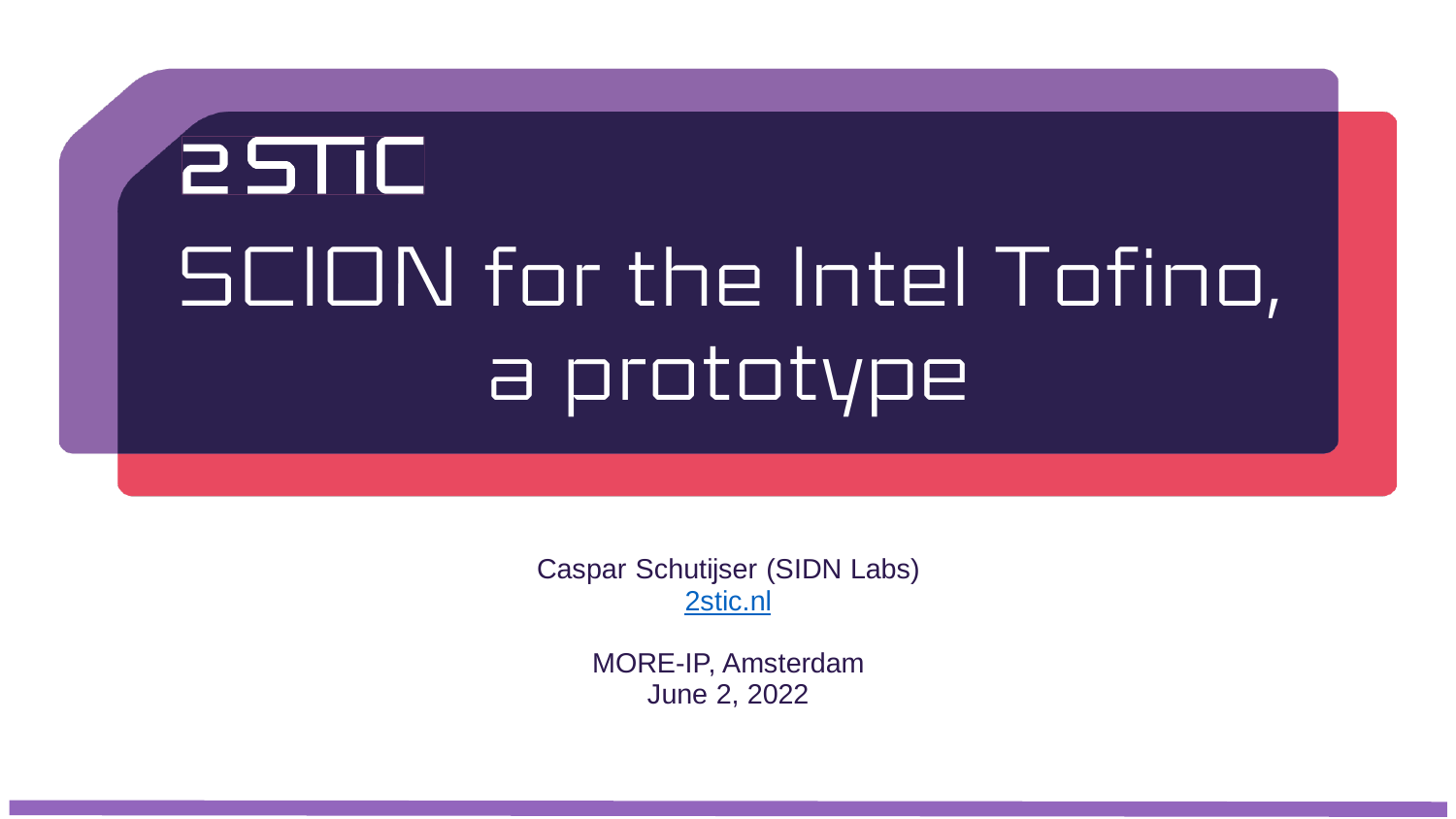## Agenda

<u>estic</u>





- •2STiC program
- •P4
- •Intel Tofino
- •SCION
- •SCION for the Intel Tofino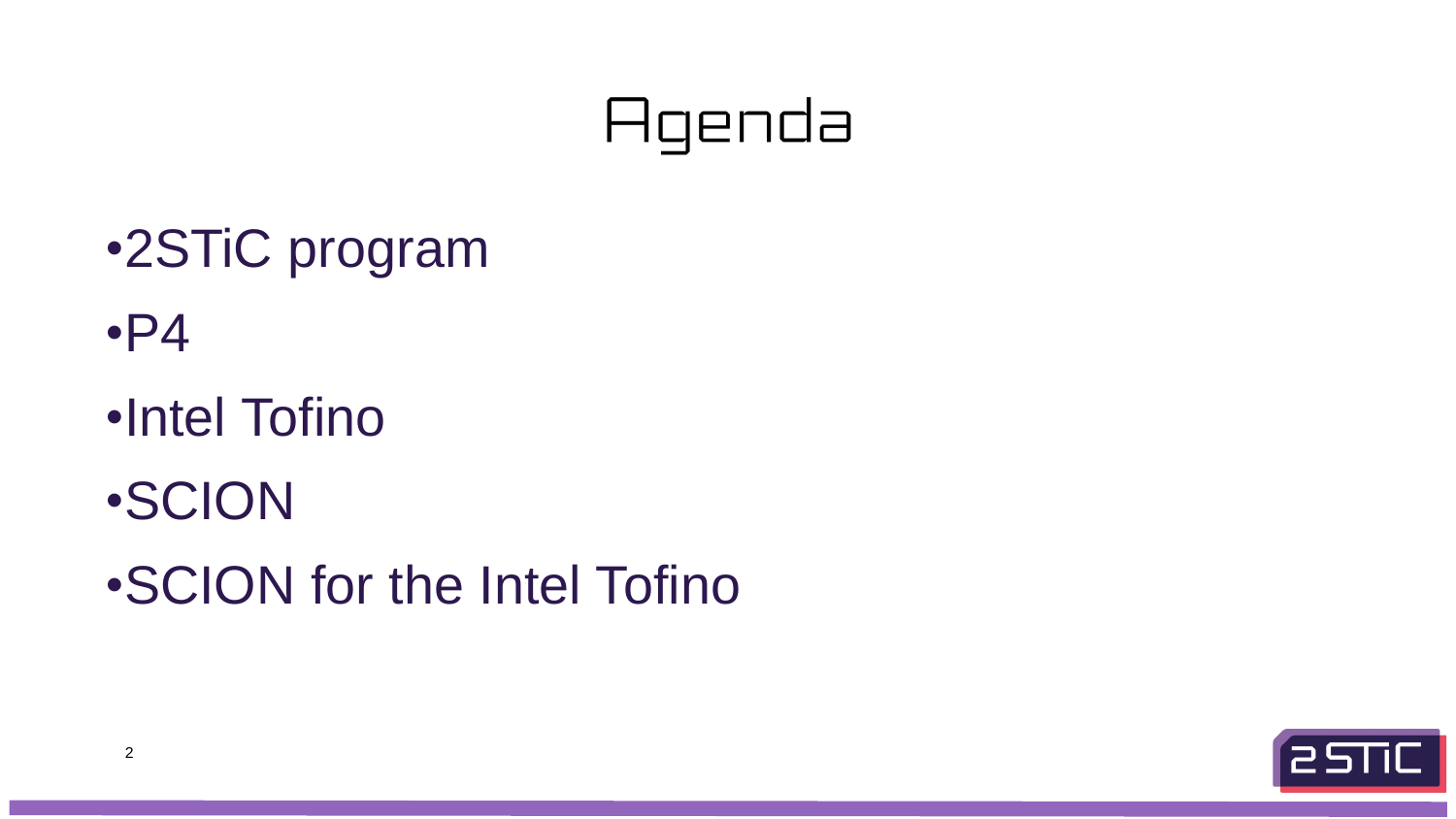### 25TiC program



Goal: put Dutch and European internet communities in a leading position in the field of secure, stable and transparent inter-network communication







**UNIVERSITY** OF AMSTERDAM

### UNIVERSITY OF TWENTE.

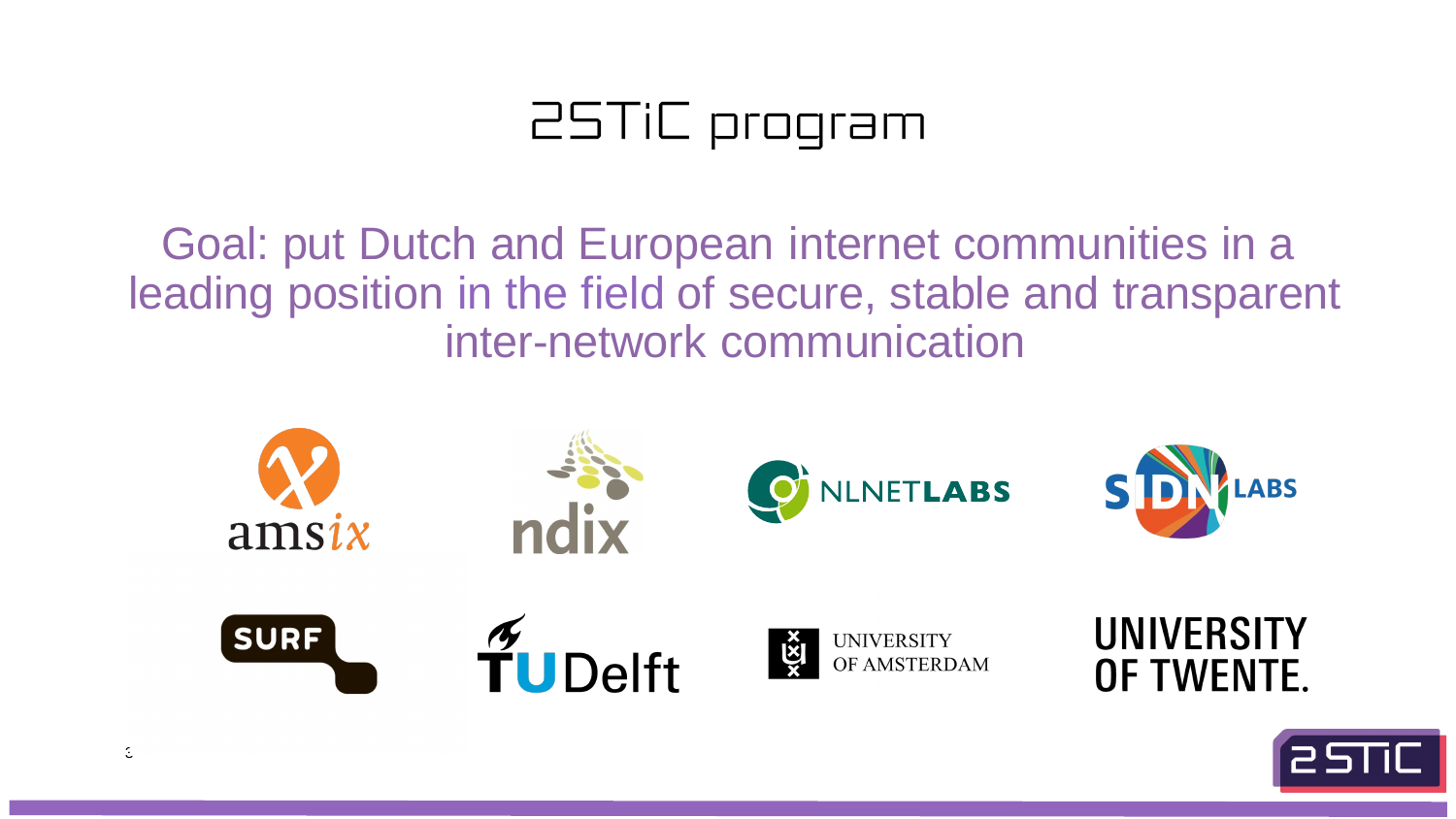## *Processors (P4) is a domain-specific language for network devices, specifying how data plane devices*



*"Programming Protocol-independent Packet (switches, NICs, routers, filters, etc.) process packets."*

*Source: [www.p4.org](http://www.p4.org)*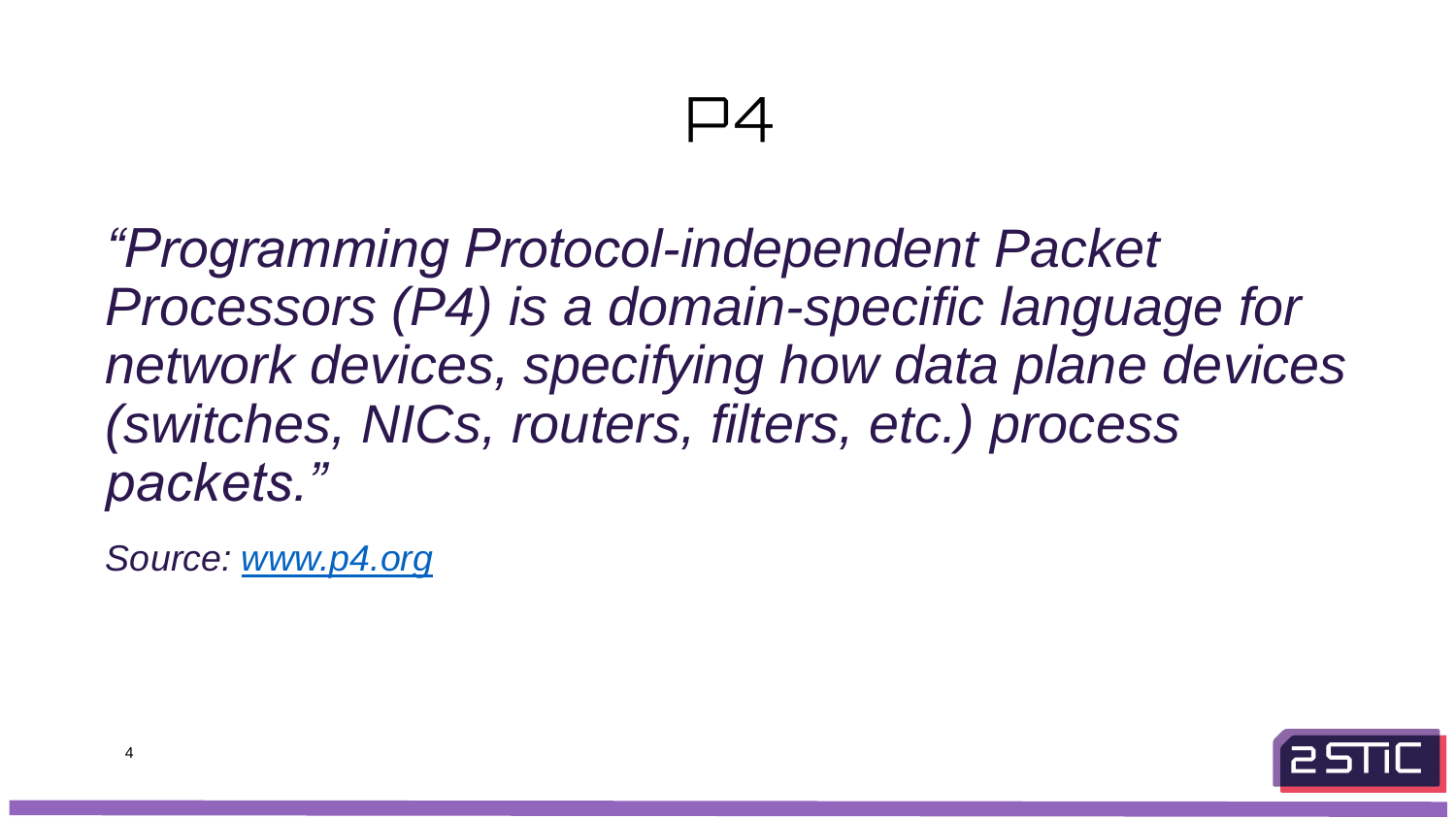### Intel Tofino

•P4-programmable Ethernet switch ASIC ports

## •Switches available with e.g., 32 or 64 100 Gbit/sec

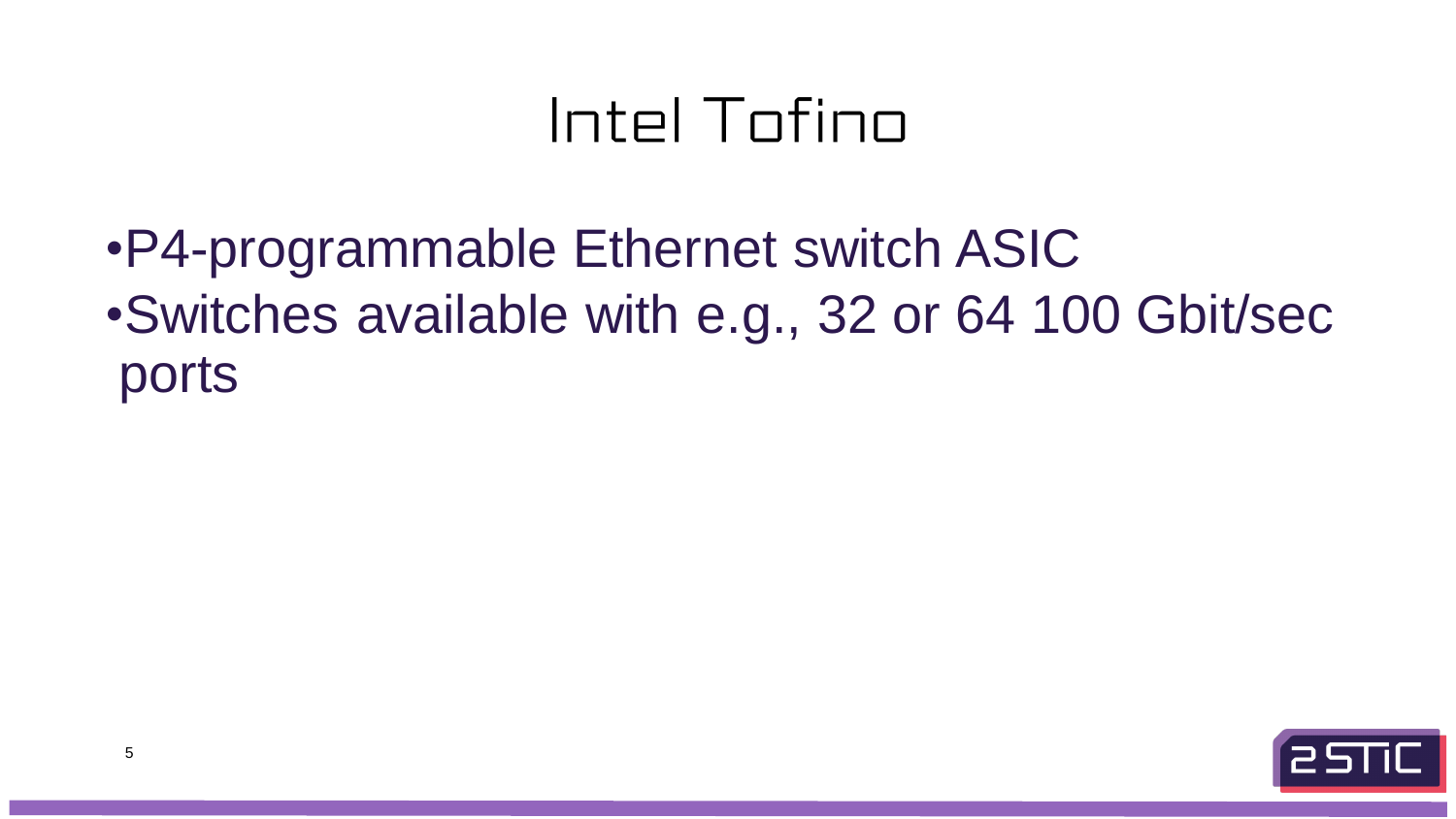## 5010N

- •Scalability, control, and isolation on nextgeneration networks
- •Gaining momentum
- •Path-aware networking
	- •Paths contained in message headers
	- (MACs)

## •Authenticated using Message Authentication Codes

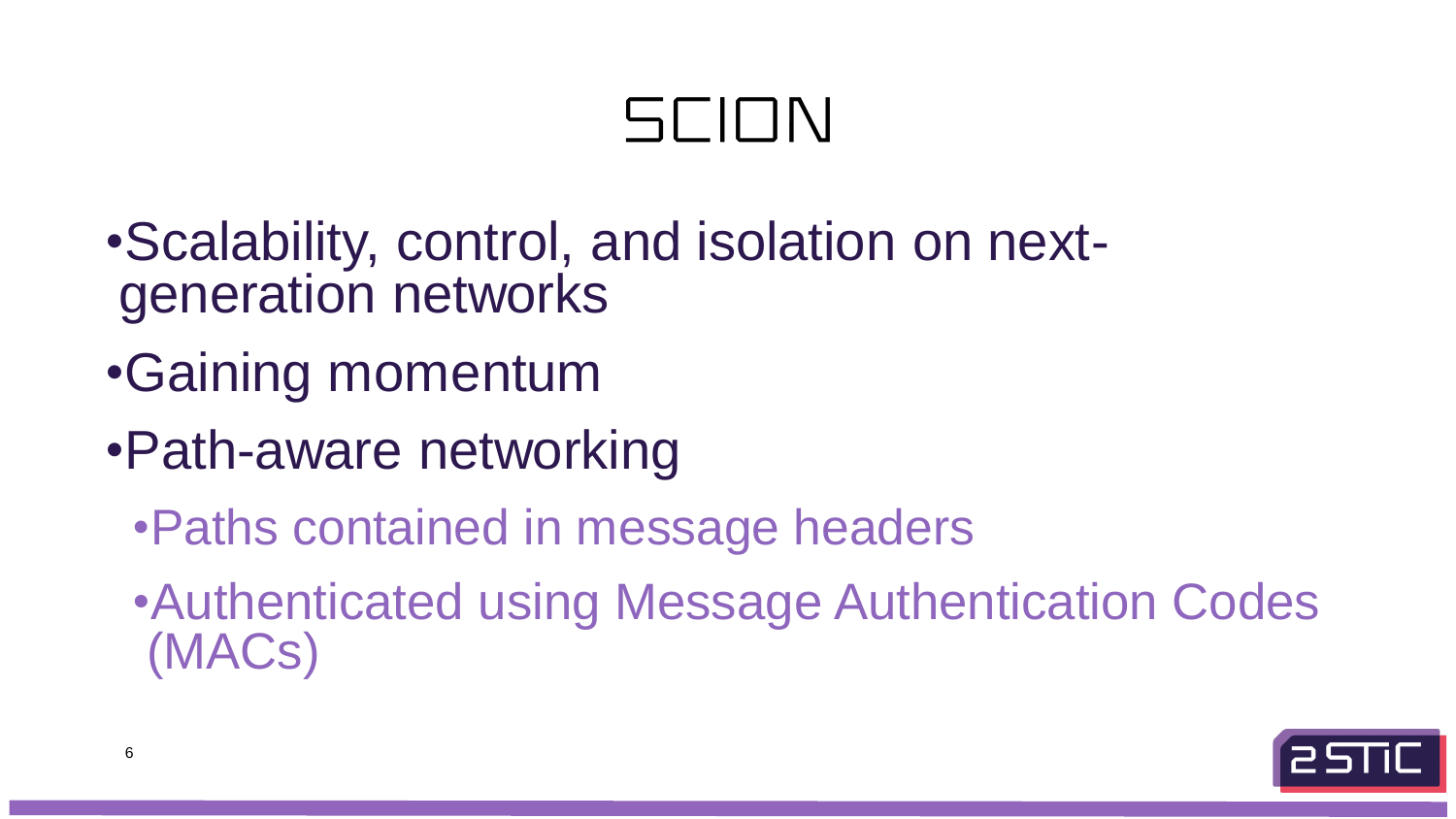

### A new internet architecture in P4

in P4 for the Intel Tofino

- •We implemented the SCION internet architecture
- •Determine feasibility of running a new architecture



on switch hardware and evaluate performance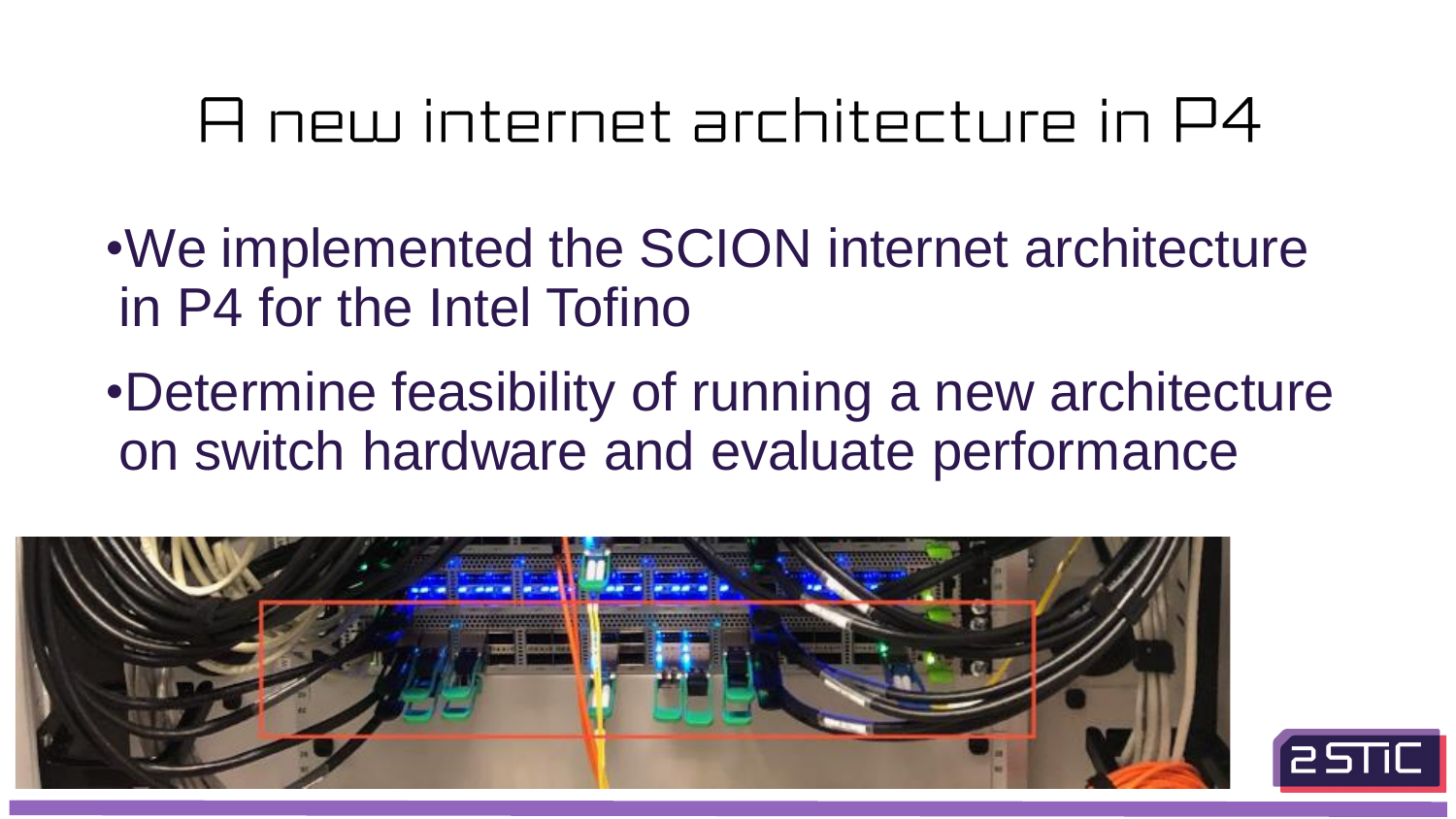•No support for cryptographic operations in Intel



## Some challenges

- Tofino
- •Protocol not designed for hardware •Complex headers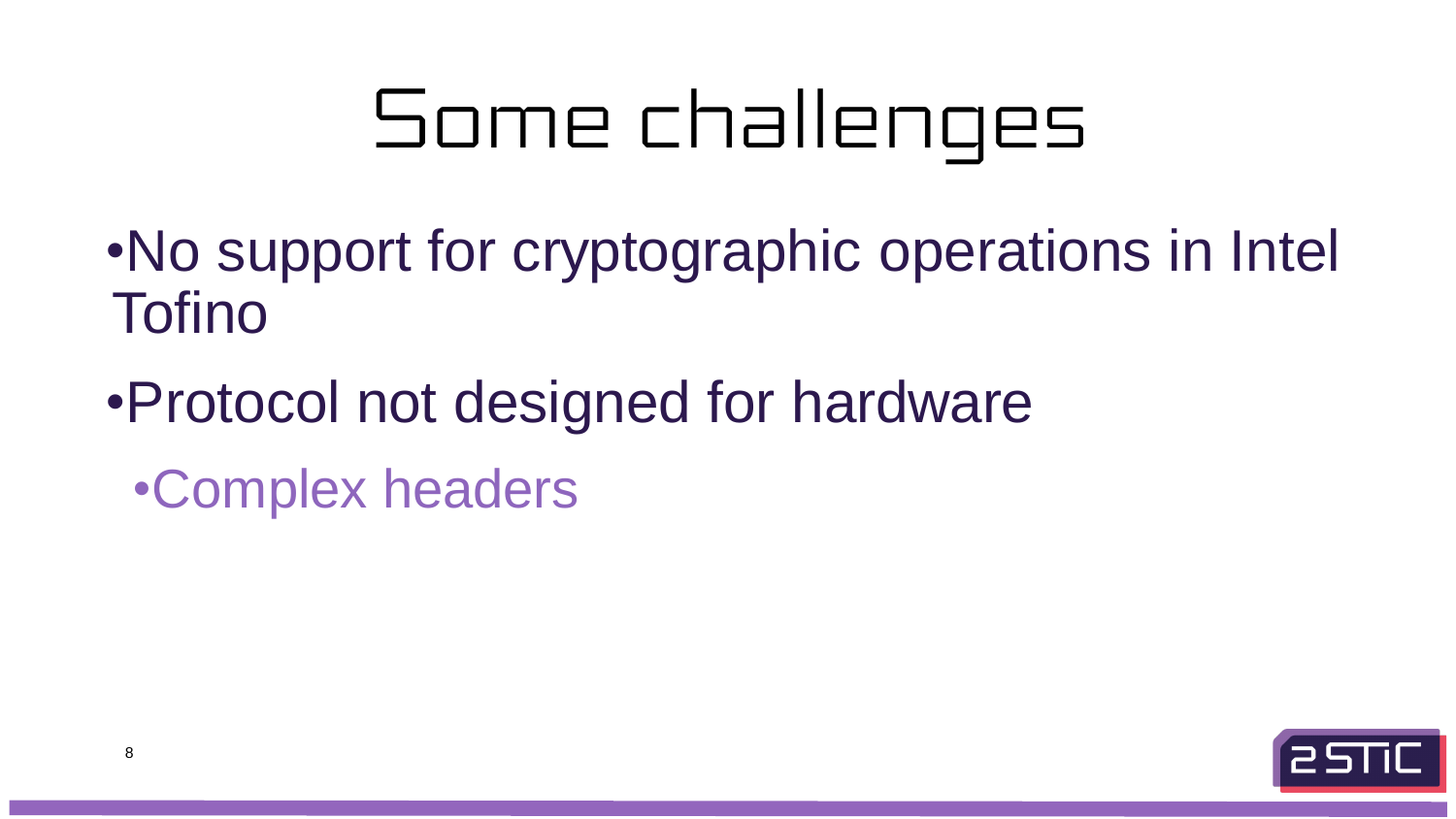



## No cryptographic operations •MACs verified using table containing all currently valid

- values
- •Populated from control plane when MACs are generated
	- •In the SCION control plane
	- •At the switch
- •Invalid entries removed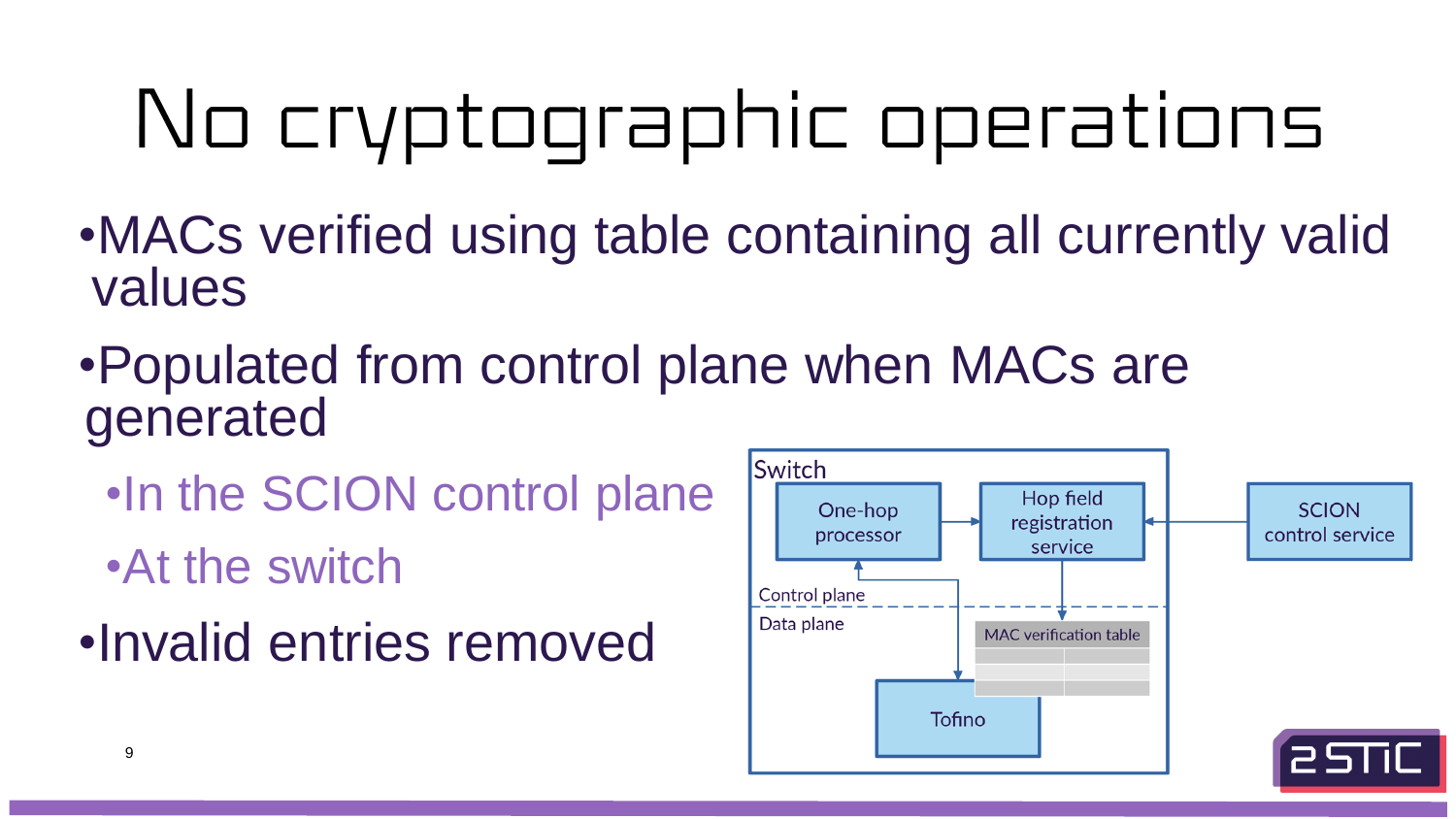## Complex header fields









- •For example: forwarding path consisted of nested lists
- •Flattening the structure provides for more efficient parsing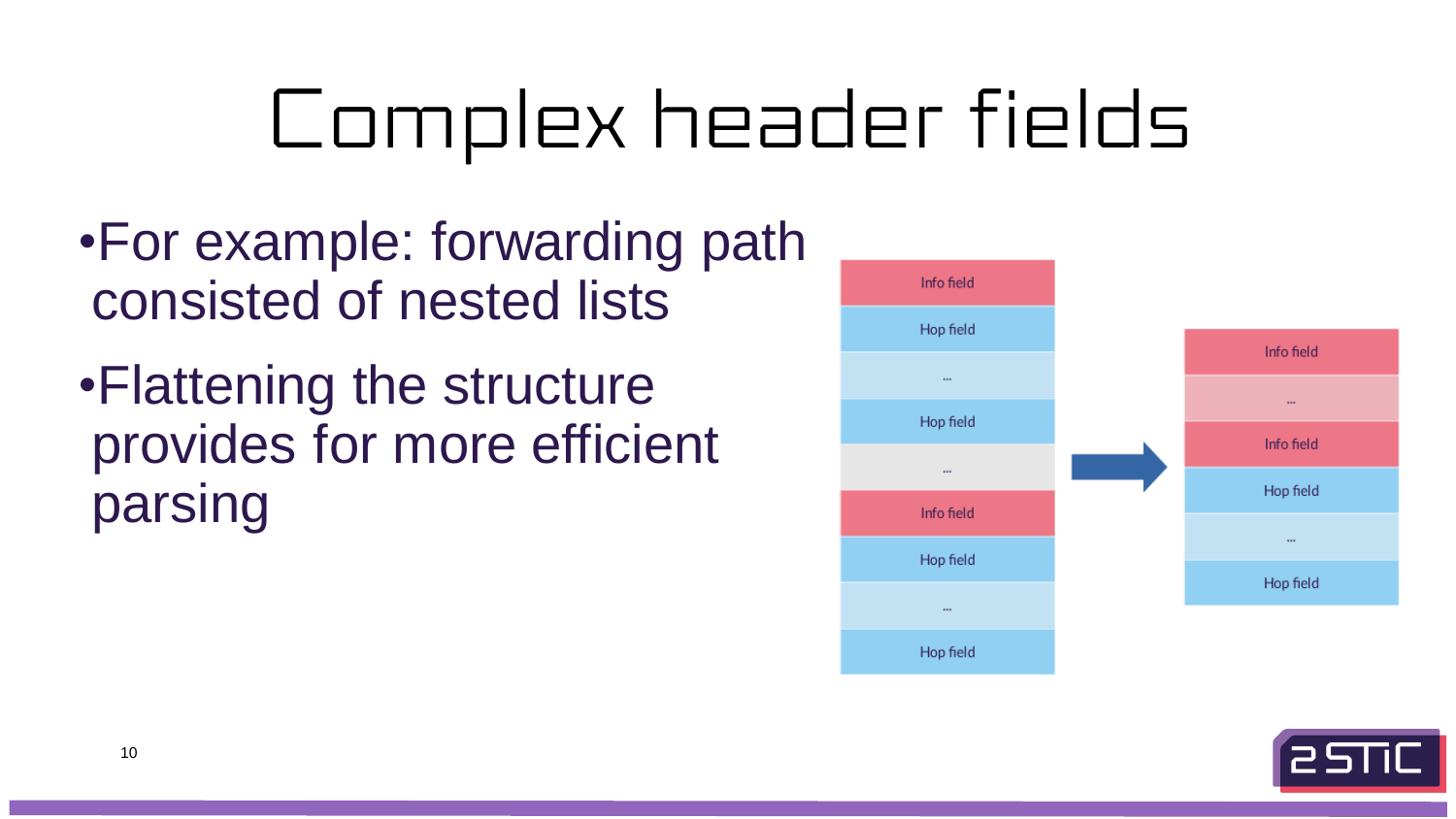

# Lessons learned

•When designing a protocol with hardware in mind •use explicit lengths •do not use absolute offsets •limit the usage of variable length fields •do not use complex data structures such as nested lists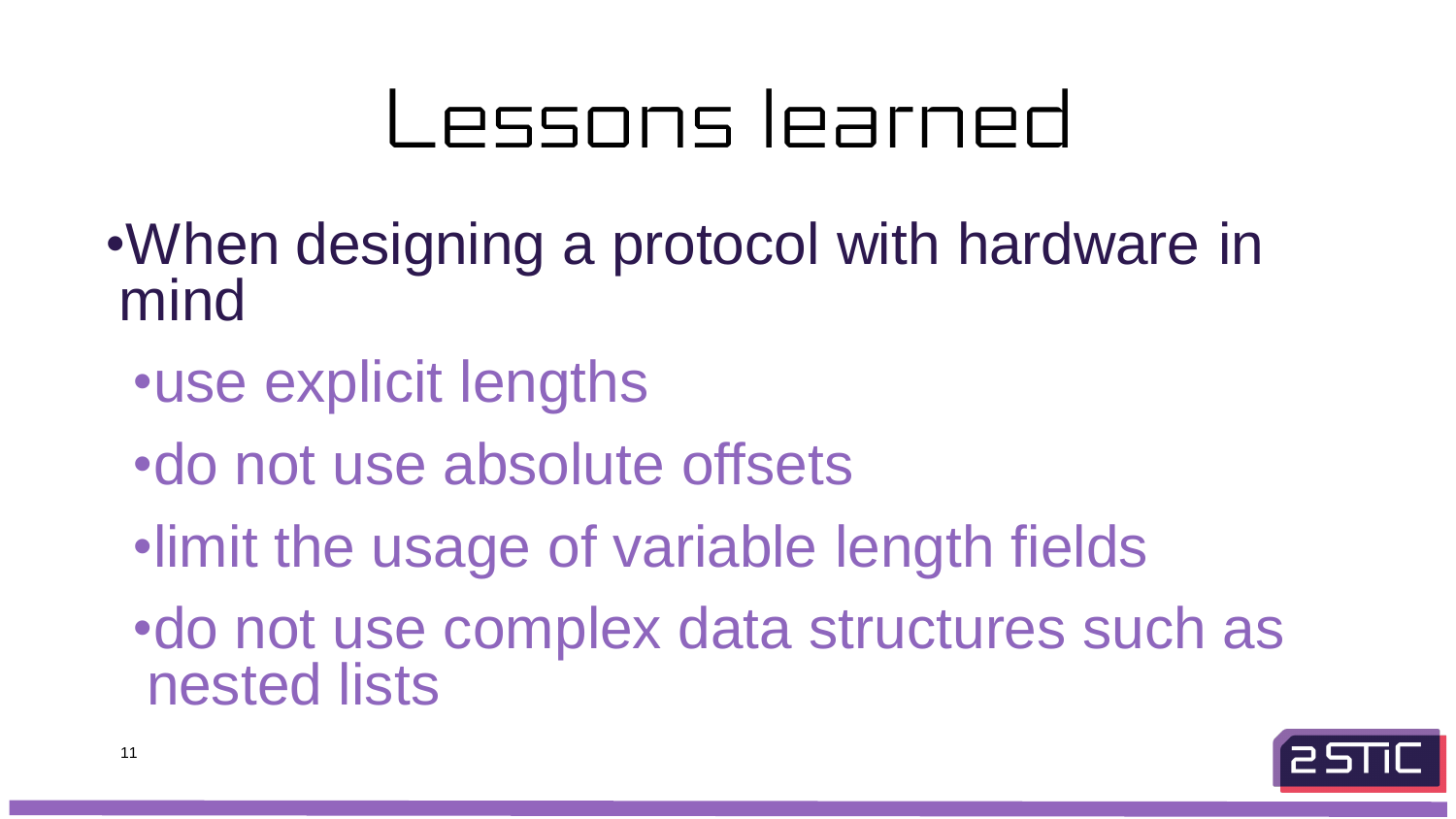

## Evaluation

- •Edgecore switches with 32 100 Gbps ports
- •Tested functionality with topology where all border routers ran on switches AS 112
- •Tested performance using packet generator for different path lengths
	- •Achieved near line-rate for almost all tested path lengths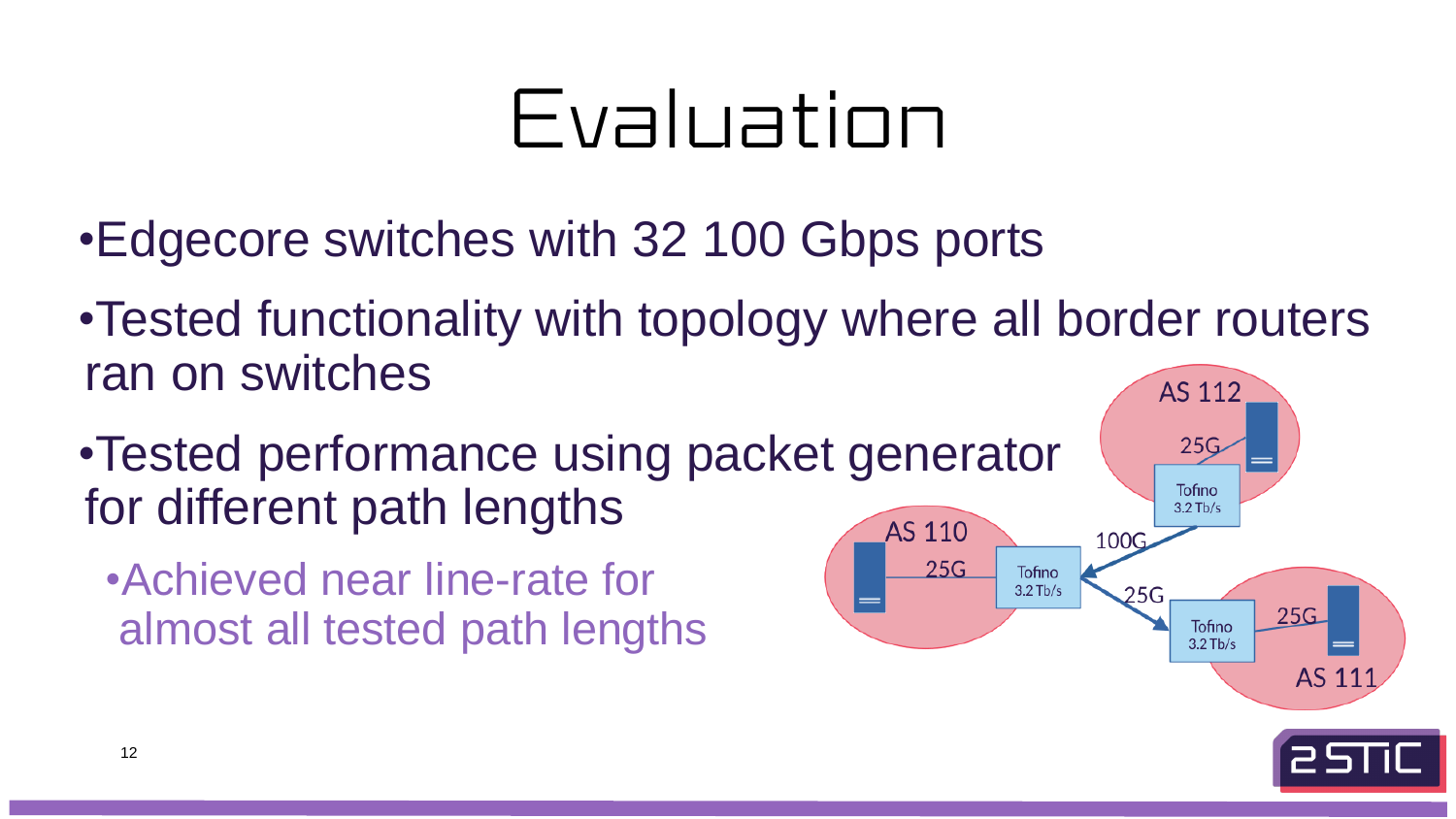

## Conclusion

- •SCION can be implemented for switch hardware and run on high speeds
- •Several lessons learned regarding protocol design
- •Future work
	- •Support for protocol error handling and additional SCION-related protocols
	- •More extensive performance analysis
		- •Code is open source and available at github.com/SIDN/p4-scion